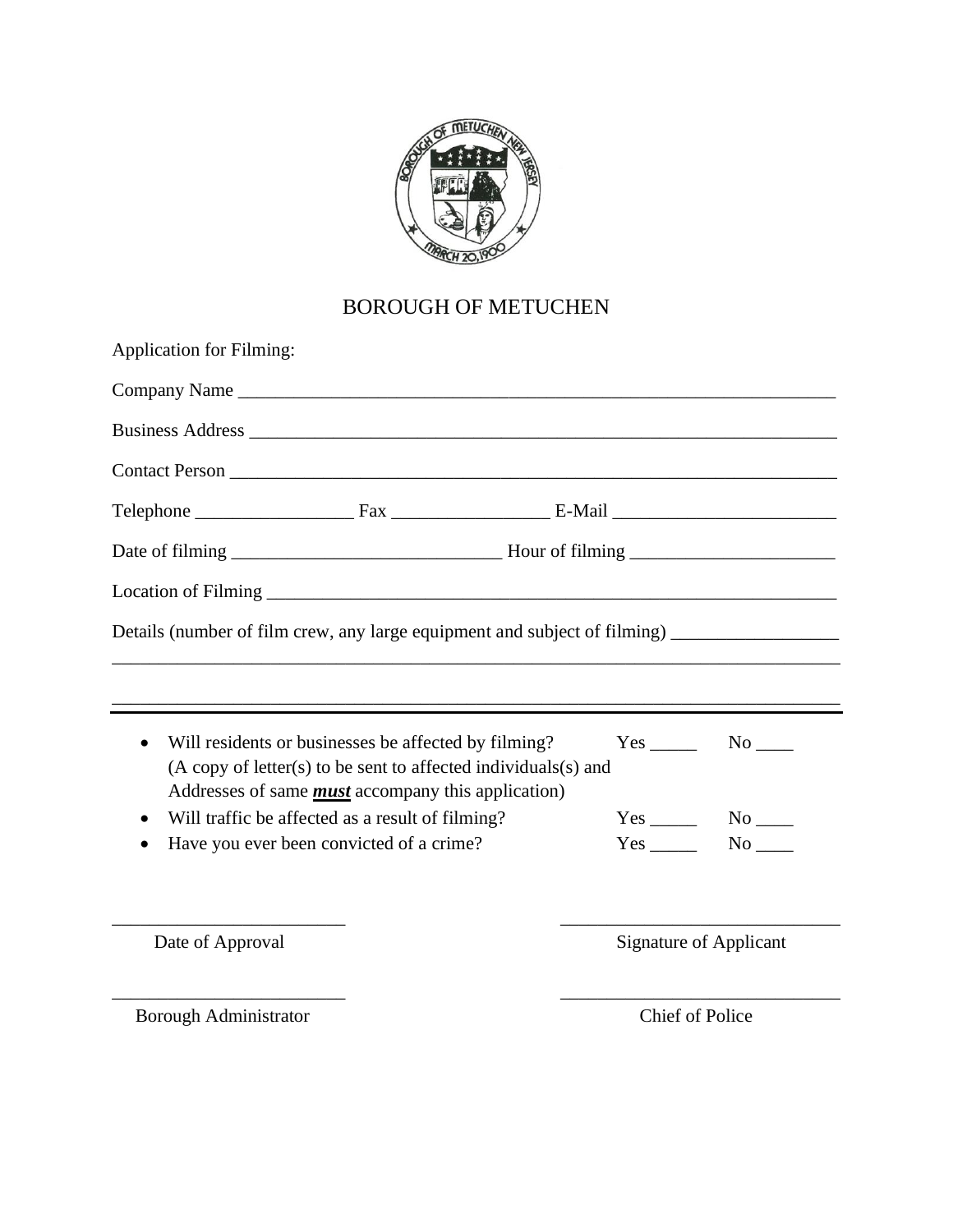## **REQUIRED INSURANCE PRIOR TO USE OF BOROUGH FACILITIES AND LOCATIONS**

Permission to use Borough facilities and locations shall not be granted unless the completed application form and required proof of insurance coverage is received by the Borough Clerk prior to the close of business at least 48 hours before the shooting date requested.

## **FAILURE TO DELIVER PROOF OF INSURANCE COVERAGE WILL RESULT IN CANCELLATION OF TENTATIVE RESERVATION.**

#### 1. BODILY INJURY:

- A. For any one (1) person, the amount of \$500,000
- B. For any occurrence, the amount of \$1,000,000

#### 2. PROPERTY DAMAGE:

A. For any aggregate occurrence, the amount of \$300,000

## THE FOLLOWING STATEMENT MUST BE SIGNED AND NOTARIZED AND IS MADE AN INTEGRAL PART OF THE ATTACHED APPLICATION:

|                                                      | (Name of Organization) accept full responsibility for the filming and indemnify and save                                                                                                                                                                                                                      |
|------------------------------------------------------|---------------------------------------------------------------------------------------------------------------------------------------------------------------------------------------------------------------------------------------------------------------------------------------------------------------|
|                                                      | harmless, the Borough of Metuchen, New Jersey, its officers, directors, employees, and agents                                                                                                                                                                                                                 |
| representatives in the defense of any claim or suit. | from any and all liability for damages, for injury to the person or property of its owner or another<br>and against all losses and claims, demands, suits, payments and judgements arising as a result of<br>this filming, including any and all expenses, legal or otherwise, incurred by the Borough or its |
|                                                      | Sworn and Subscribed to on this <u>equal</u> day                                                                                                                                                                                                                                                              |
|                                                      |                                                                                                                                                                                                                                                                                                               |
| Organization                                         |                                                                                                                                                                                                                                                                                                               |
|                                                      |                                                                                                                                                                                                                                                                                                               |
|                                                      | <b>Notary Public</b>                                                                                                                                                                                                                                                                                          |

My Commission Expires on: \_\_\_\_\_\_\_\_\_\_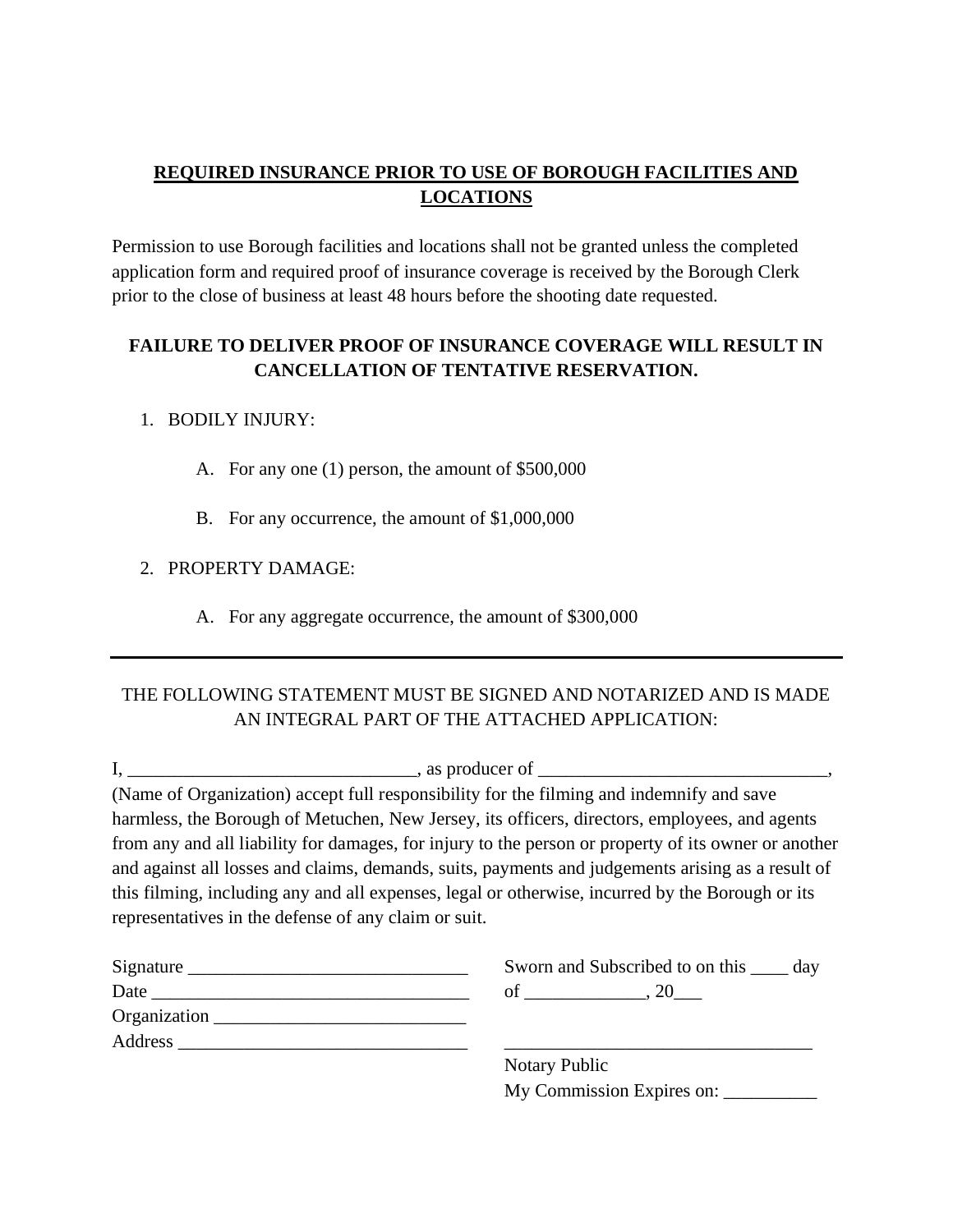The Filming Company must execute and deliver an agreement to permit a film shoot and prior to engaging in a film shoot, which agreement must be satisfactory in form to the Borough of Metuchen and shall include at least the following information:

- Proposed dates and times between the hours of 8:00 AM and 10:00 PM for filming;
- Proposed location(s) for the filming;
- Maximum number of crew members and actors;
- List and proposed location of all props, equipment, trailers and vehicles;
- A donation to the "Borough Improvement League" in an amount of not less than \$25.00;
- Furnishing of a Certificate of Insurance naming the Borough of Metuchen as an additional insured;
- Furnishing of an indemnification, defenses and hold harmless agreement, in form acceptable to the Borough, which shall hold the Borough, Mayor, Council, its employees, agents and attorneys harmless from any liability, claims, costs and reasonable attorney fees relating to the film shoot;
- If traffic control is needed, please contact of the Metuchen Police Department at (732) 632-8028